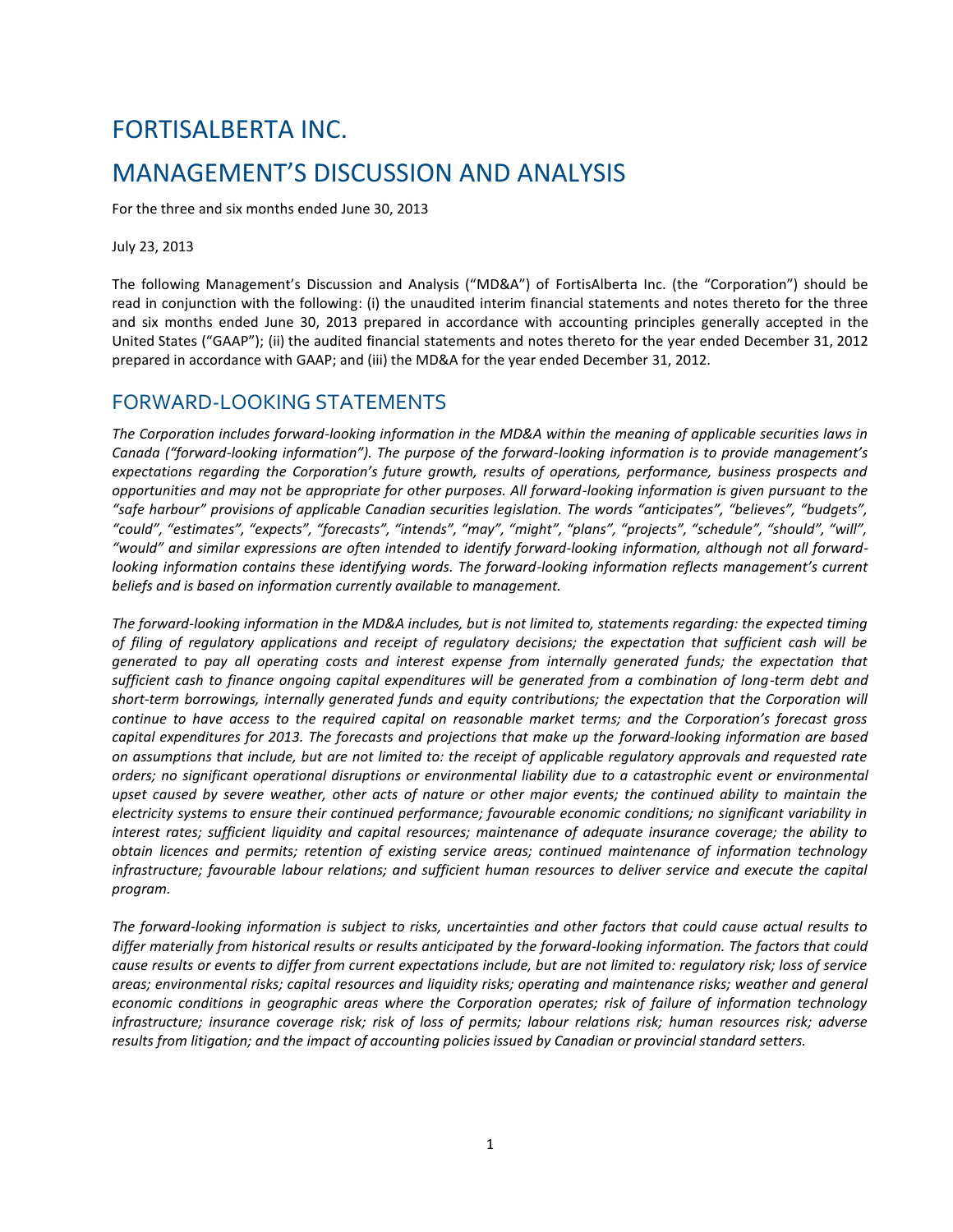*All forward-looking information in the MD&A is qualified in its entirety by the above cautionary statements and, except as required by law, the Corporation undertakes no obligation to revise or update any forward-looking information as a result of new information, future events or otherwise after the date hereof.*

# THE CORPORATION

The Corporation is a regulated electricity distribution utility in the Province of Alberta. Its business is the ownership and operation of electricity distribution facilities that distribute electricity generated by other market participants from high-voltage transmission substations to end-use customers. The Corporation does not own or operate generation or transmission assets and is not involved in the direct sale of electricity. It is intended that the Corporation remain a regulated electricity utility for the foreseeable future, focusing on the delivery of safe, reliable and cost-effective electricity services to its customers in Alberta.

The Corporation operates a largely rural, approximately 117,000 kilometre, low-voltage distribution network in central and southern Alberta, which serves approximately 513,000 electricity customers comprised of residential, commercial, farm, oil and gas, and industrial consumers.

The Corporation is regulated by the Alberta Utilities Commission (the "AUC") pursuant to the *Alberta Utilities Commission Act* (the "*AUC Act*"). The AUC's jurisdiction, pursuant to the *Electric Utilities Act* (the "*EUA*"), the *Public Utilities Act*, the *Hydro and Electric Energy Act* and the *AUC Act*, includes the approval of distribution tariffs for regulated distribution utilities such as the Corporation, including the rates and terms and conditions on which service is to be provided by those utilities. The timing of recognition of certain assets, liabilities, revenues and expenses as a result of regulation may differ from that otherwise expected using GAAP for entities not subject to rate regulation.

Effective January 1, 2013, the AUC prescribed that distribution utilities in Alberta, including the Corporation, move to a form of rate regulation referred to as performance-based regulation ("PBR") for a five-year term. Under PBR, a formula that estimates inflation annually and assumes productivity improvements is used to determine distribution rates on an annual basis. Each year this formula is applied to the preceding year's distribution rates and for 2013 the formula was applied to the 2012 distribution rates. The 2012 distribution rates were set using a traditional cost-of-service model whereby the AUC established the Corporation's revenue requirements, being those revenues corresponding to the costs associated with the distribution business, and provided a rate of return on a deemed equity component of capital structure ("ROE") applied to rate base assets. The Corporation's ROE for ratemaking purposes was 8.75% for 2012 with a deemed equity capitalization of 41%. For 2013, an ROE of 8.75% was established by the AUC on an interim basis.

The PBR plan includes mechanisms for the recovery or settlement of items determined to flow through directly to customers ("Y factor") and the recovery of costs related to capital expenditures that are not being recovered through the inflationary factor of the formula ("K factor" or "capital tracker"). The AUC also approved a Z factor, a PBR re-opener and an ROE efficiency carry-over mechanism. The Z factor permits an application for recovery of costs related to significant unforeseen events. The PBR re-opener permits an application to re-open and review the PBR plan to address specific problems with the design or operation of the PBR plan. The use of the Z factor and PBR re-opener mechanisms is associated with certain thresholds. The ROE efficiency carry-over mechanism provides an efficiency incentive by permitting a utility to continue to benefit from any efficiency gains achieved during the PBR term for two years following the end of that term.

The Corporation is an indirect, wholly-owned subsidiary of Fortis Inc. (''Fortis''), which is a diversified, international electricity and gas distribution utility holding company having investments in distribution, transmission and generation utilities, real estate and hotel operations.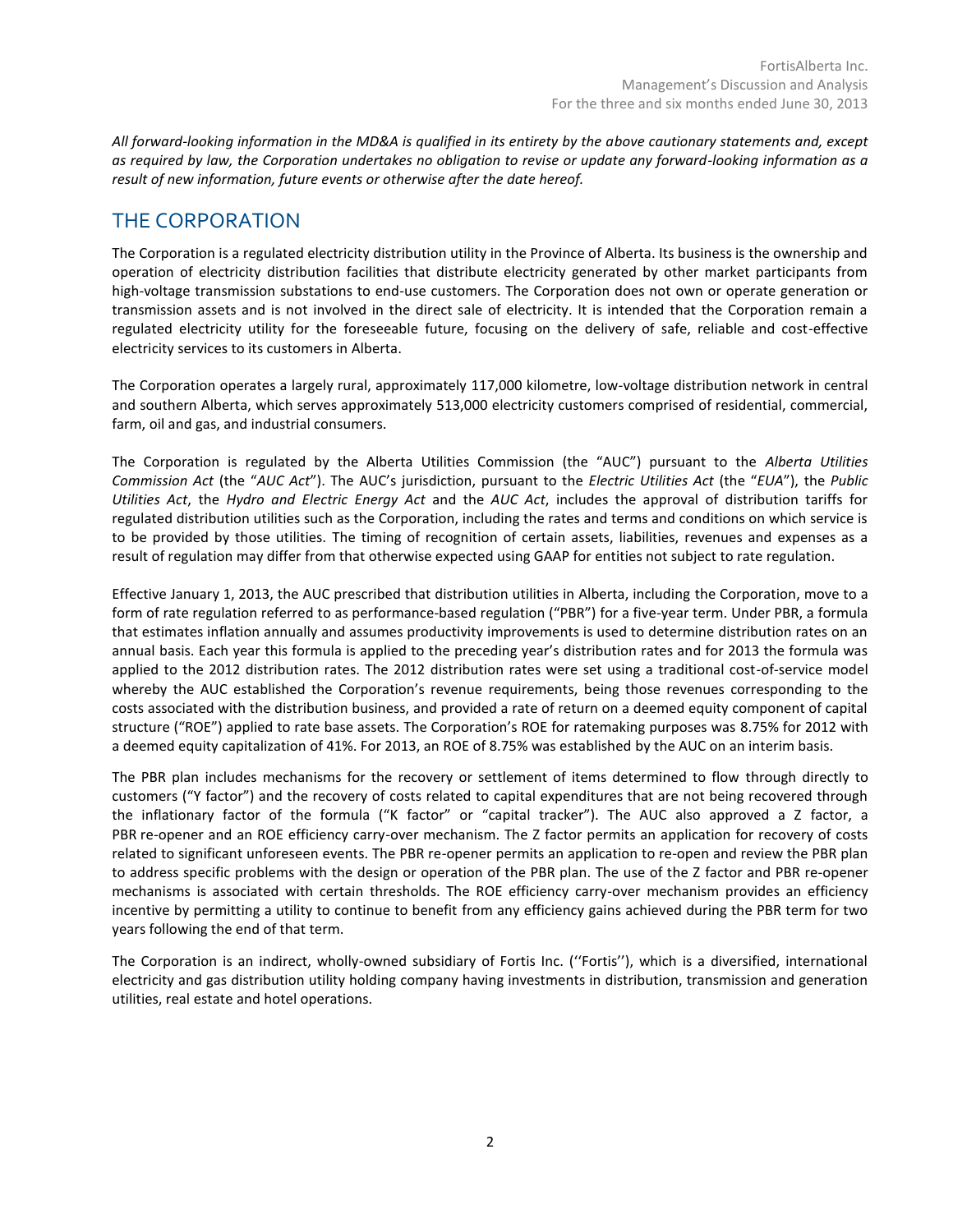# REGULATORY MATTERS

## **Performance-Based Regulation and 2013 Distribution Rates**

In September 2012, the AUC issued Decision 2012-237 (the "PBR Decision") which approved the transition to PBR for a five-year term beginning in 2013 for Alberta distribution utilities. The formula determined by the AUC in the PBR Decision raises concerns and uncertainty for the Corporation regarding the treatment of certain capital expenditures. While the PBR Decision did provide a capital tracker mechanism for the recovery of costs related to certain capital expenditures, the Corporation sought further clarification regarding this mechanism in a Review and Variance application and a Capital Tracker application and sought leave to appeal the issue with the Alberta Court of Appeal.

In March 2013, the AUC issued Decision 2013-071 which denied the Review and Variance application. The Corporation has filed leave to appeal the denial of the Review and Variance application on similar grounds as the leave to appeal of the PBR Decision. Both appeals have been adjourned pending further determinations in the outstanding PBR-related proceedings.

In March 2013, the AUC also issued Decision 2013-072 (the "Interim Compliance Decision") regarding the Compliance applications filed by all the distribution utilities. The Interim Compliance Decision approved a combined inflation and productivity factor of 1.71%, certain adjustments to the Corporation's going-in rates including specific flow-through amounts, Y factor, and a placeholder equal to 60% of the applied for capital tracker, K factor, amount. The AUC stated that the K factor placeholder provides a reasonable balance between the utilities' 2013 forecast rate adjustments related to capital trackers and potential customer rate shock implications.

The Interim Compliance Decision resulted in an interim increase to distribution rates of approximately 4% effective January 1, 2013 with collection from customers effective April 1, 2013. A final decision on the Compliance application was received in July directing the Corporation to continue to use the interim rates until all remaining 2013 placeholders have been determined. A hearing on the Capital Tracker application which will address, among other things, the K factor placeholder commenced in June 2013. A decision on the Capital Tracker application is expected in the second half of 2013 and could result in further adjustments to the 2013 distribution rates.

## **Utility Asset Disposition Proceeding**

In the 2011 Generic Cost of Capital Decision (the "2011 GCOC Decision"), the AUC made statements regarding cost responsibility for stranded assets, which the Corporation and other utilities challenge as being incorrectly made. As a result, the Corporation together with other Alberta utilities filed a Review and Variance application with the AUC. In June 2012, the AUC decided it would not permit a review and variance of the decision in question, but would examine the issue in a Utility Asset Disposition ("UAD") proceeding reinitiated in November 2012. The Corporation and the other utilities had sought leave to appeal the AUC's pronouncement on the treatment of stranded assets in the 2011 GCOC Decision with the Alberta Court of Appeal, and have temporarily adjourned that court process pending the AUC's follow-up proceeding. Any decision by the AUC regarding the treatment of stranded assets does not alter a utility's right, under the *EUA*, to a reasonable opportunity to recover the prudent costs of service and the right to earn a reasonable return on equity.

On July 31, 2013, the Corporation and the other utilities will file responses to a second round of information requests in the UAD proceeding, after which the AUC will commence deliberations with a decision expected in the fourth quarter of 2013.

## **2013 Generic Cost of Capital**

In October 2012, the AUC initiated a 2013 Generic Cost of Capital proceeding (the "2013 GCOC proceeding") to establish a final ROE for 2013 and revisit the matter of a formula-based approach to setting annual ROE. In November 2012, the 2013 GCOC proceeding was suspended until other regulatory matters were resolved.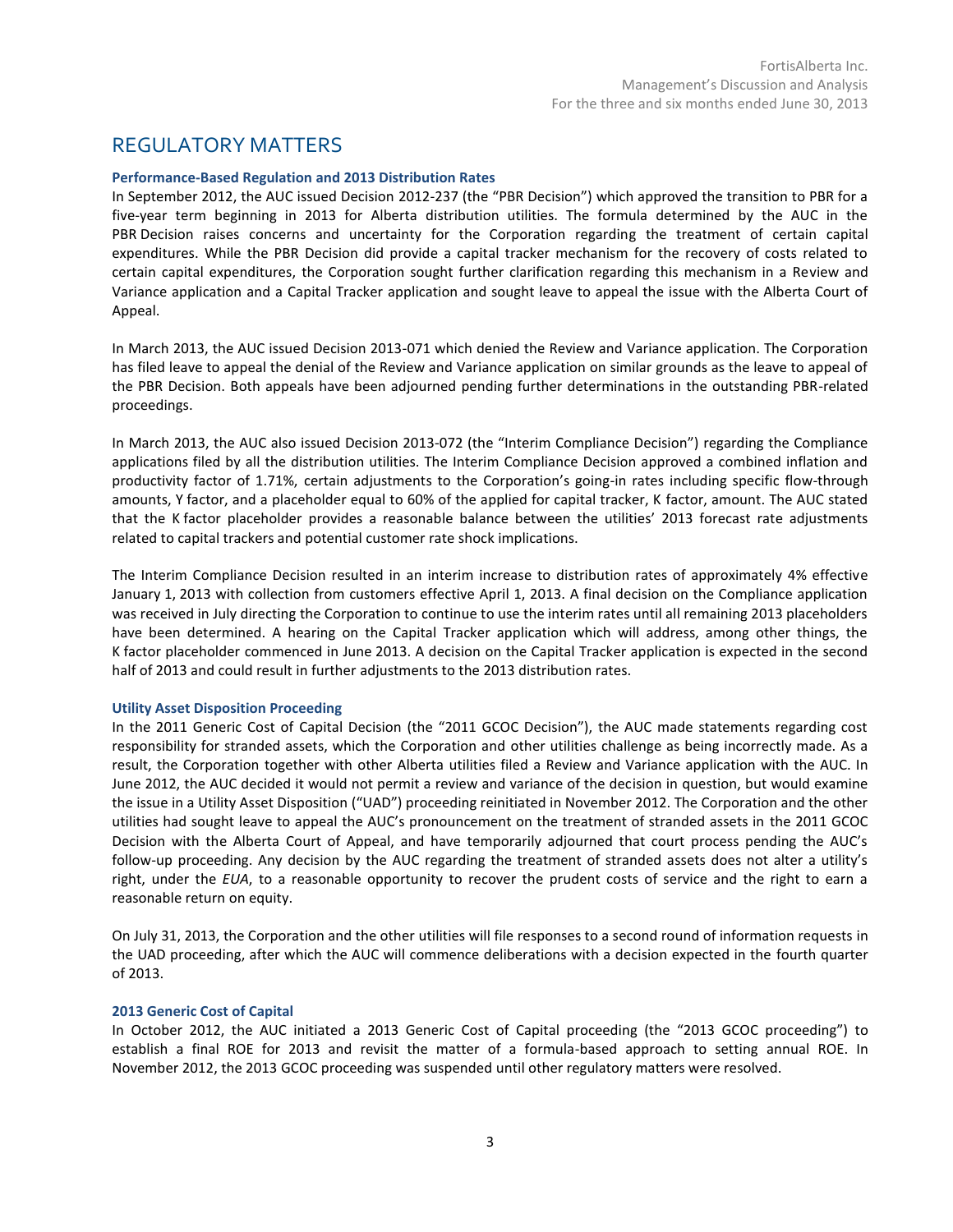In April 2013, the AUC recommenced the 2013 GCOC proceeding to set the ROE and capital structure for Alberta utilities for 2013 as well as the ROE for 2014. In addition, an interim ROE for 2015 will be established. In this proceeding the AUC may consider the possibility of re-establishing a formula-based approach to setting annual ROE. The process for the 2013 GCOC proceeding commenced in the second quarter of 2013 and a hearing is scheduled for early 2014. The outcome of this proceeding is currently unknown.

# **Phase II Distribution Tariff Application**

In January 2013, the Corporation filed a Phase II Distribution Tariff application (the "Phase II DTA") which proposed rates by customer class based on a cost allocation study. The Phase II DTA requested that the 2012 interim distribution rates by customer class be made final for 2012 and 2013, subject to further adjustments as a result of the PBR Decision and determinations in outstanding PBR-related proceedings. The Phase II DTA also requested that Phase II adjustments between customer classes be applied to rates effective January 1, 2014. The Phase II DTA will continue as a written proceeding with a decision expected from the AUC in the third quarter of 2013. The outcome of this proceeding is currently unknown; however, it is not expected to have a material impact on the Corporation's 2013 financial results.

# RESULTS OF OPERATIONS

# **Highlights**

|                               | Three Months Ended June 30 |                          |          |         |         | Six Months Ended June 30 |
|-------------------------------|----------------------------|--------------------------|----------|---------|---------|--------------------------|
| (\$ thousands)                | 2013                       | 2012                     | Variance | 2013    | 2012    | Variance                 |
| Revenues                      | 116,570                    | 110,129                  | 6,441    | 234,833 | 218,376 | 16,457                   |
| Cost of sales                 | 38,411                     | 37,461                   | 950      | 78,690  | 76,140  | 2,550                    |
| Depreciation                  | 31,460                     | 26,087                   | 5,373    | 63,320  | 57,494  | 5,826                    |
| Amortization                  | 4,376                      | 4,392                    | (16)     | 8,572   | 7,891   | 681                      |
| Other income                  | ٠                          | $\overline{\phantom{a}}$ | ٠        | 1,729   | 1,763   | (34)                     |
| Income before interest and    |                            |                          |          |         |         |                          |
| income taxes                  | 42,323                     | 42,189                   | 134      | 85,980  | 78,614  | 7,366                    |
| Interest expense              | 18,151                     | 16,663                   | 1,488    | 34,651  | 31,794  | 2,857                    |
| Income before income taxes    | 24,172                     | 25,526                   | (1, 354) | 51,329  | 46,820  | 4,509                    |
| Income tax expense (recovery) | 95                         | (21)                     | 116      | 484     | (234)   | 718                      |
| Net income                    | 24,077                     | 25,547                   | (1,470)  | 50,845  | 47,054  | 3,791                    |

Net income for the three months ended June 30, 2013 decreased \$1.5 million compared to the same period last year. The decrease was mainly due to lower revenue associated with net transmission volume variances and the timing of the recognition of a regulatory decision impacting depreciation expense during 2012, partially offset by the timing of operating expense and rate base growth associated with continued investment in energy infrastructure and growth in the number of customers.

Net income for the six months ended June 30, 2013 increased \$3.8 million compared to the same period last year. The increase was mainly due to timing of operating expense and rate base growth associated with continued investment in energy infrastructure and growth in the number of customers, partially offset by lower revenue associated with net transmission volume variances.

In June 2013 parts of the Corporation's service territory were impacted by the flooding in southern Alberta. The financial results for the three and six months ended June 30, 2013 were not materially impacted by restoration efforts related to the flood. Restoration efforts continue and the final impact on the Corporations operations, assets, earnings and cash flows is not fully determined at this time.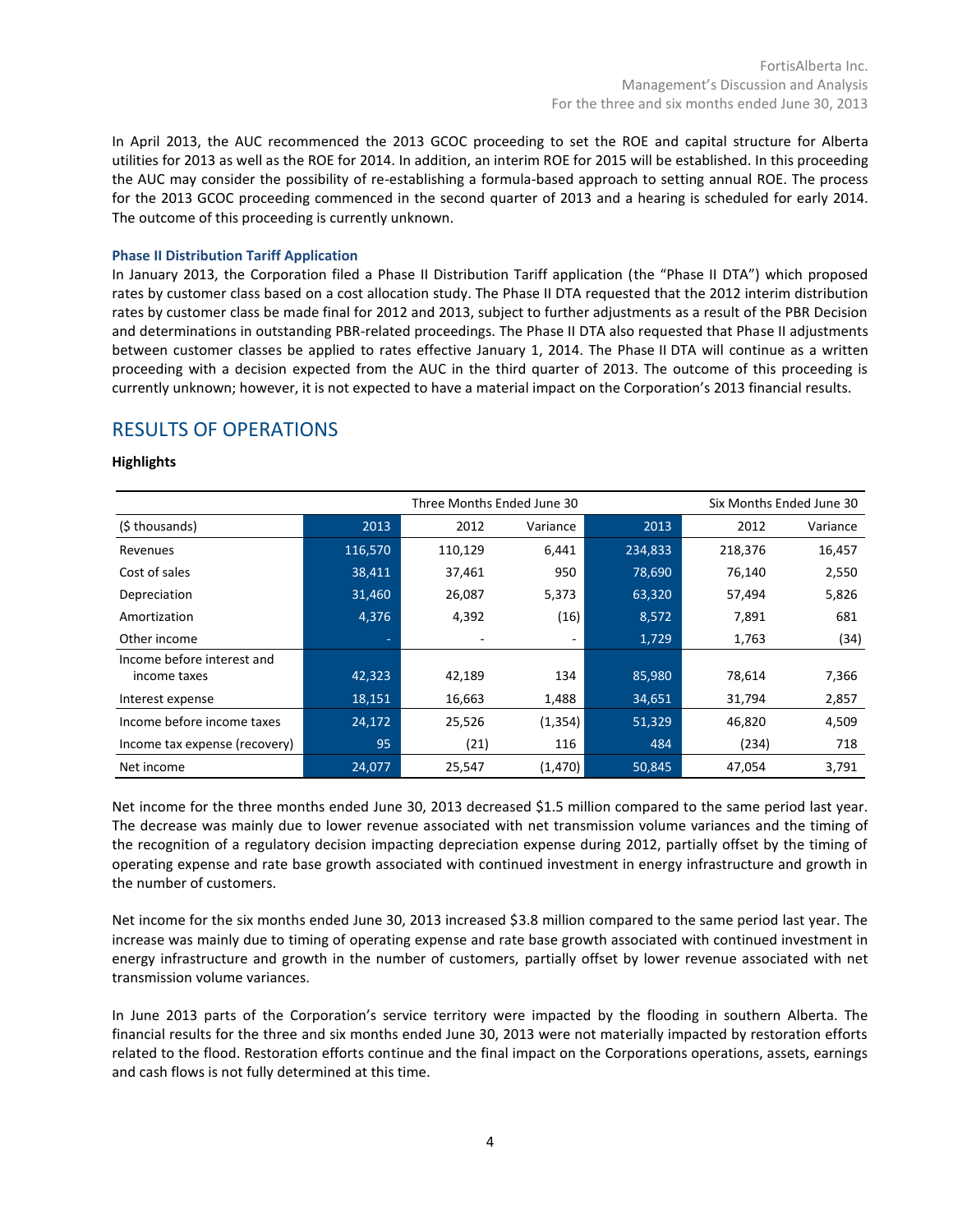The following table outlines the significant variances in the Results of Operations for the three months ended June 30, 2013 as compared to June 30, 2012:

| Item                             | Variance<br>(\$ millions) | Explanation                                                                                                                                                                                                                                                                                                                                    |
|----------------------------------|---------------------------|------------------------------------------------------------------------------------------------------------------------------------------------------------------------------------------------------------------------------------------------------------------------------------------------------------------------------------------------|
| Revenues                         | 6.4                       | Electric rate revenue increased by \$9.4 million primarily due to the interim distribution rate<br>increase of approximately 4% effective January 1, 2013 and growth in the number of<br>customers. Further, there were net increases in revenues related to flow-through items<br>which were fully offset in cost of sales.                   |
|                                  |                           | Other revenue decreased by \$3.0 million due to positive net transmission volume variances<br>recognized in the second quarter of 2012. As approved by the AUC, net transmission volume<br>variances were recognized in revenue during 2012 but deferred on the balance sheet as a<br>regulatory asset or liability effective January 1, 2013. |
| Cost of sales                    | 1.0                       | The increase was primarily due to higher labour and benefit costs driven by inflation, net<br>increases in costs that qualify as flow-through items which were fully offset in revenue, and<br>timing of certain operating expenses. The increases were partially offset by lower vehicle<br>expenses mainly due to lower fuel costs.          |
|                                  |                           | Labour and benefit costs and contracted manpower costs comprised approximately 63.1% of<br>total cost of sales.                                                                                                                                                                                                                                |
| Depreciation and<br>amortization | 5.4                       | The increase was due to continued investment in capital assets and the recognition in the<br>second quarter of 2012 of the cumulative impact of an overall decrease in depreciation rates<br>effective January 1, 2012.                                                                                                                        |
| Interest expense                 | $1.5\,$                   | The increase was primarily attributable to the issuance of long-term debt in October 2012.                                                                                                                                                                                                                                                     |

The following table outlines the significant variances in the Results of Operations for the six months ended June 30, 2013 as compared to June 30, 2012:

|                                  | Variance      |                                                                                                                                                                                                                                                                                                                                                                                                                           |
|----------------------------------|---------------|---------------------------------------------------------------------------------------------------------------------------------------------------------------------------------------------------------------------------------------------------------------------------------------------------------------------------------------------------------------------------------------------------------------------------|
| Item                             | (\$ millions) | Explanation                                                                                                                                                                                                                                                                                                                                                                                                               |
| Revenues                         | 16.5          | Electric rate revenue increased by \$17.4 million primarily due to the interim distribution rate<br>increase of approximately 4% effective January 1, 2013 and growth in the number of<br>customers. Further, there were net increases in revenues related to flow-through items<br>which were fully offset in cost of sales.                                                                                             |
|                                  |               | Other revenue decreased by \$0.9 million primarily due net transmission volume variances,<br>partially offsetting the higher miscellaneous revenue.                                                                                                                                                                                                                                                                       |
| Cost of sales                    | 2.6           | The increase was primarily due to higher labour and benefit costs driven by inflation,<br>contracted manpower costs mainly related to the timing of vegetation management, net<br>increases in costs that qualify as flow-through items which were fully offset in revenue, and<br>timing of certain operating expenses. The increases were partially offset by lower vehicle<br>expenses mainly due to lower fuel costs. |
|                                  |               | Labour and benefit costs and contracted manpower costs comprised approximately 62.6% of<br>total cost of sales.                                                                                                                                                                                                                                                                                                           |
| Depreciation and<br>amortization | 6.5           | The increase was due to continued investment in capital assets.                                                                                                                                                                                                                                                                                                                                                           |
| Interest expense                 | 2.9           | The increase was primarily attributable to the issuance of long-term debt in October 2012.                                                                                                                                                                                                                                                                                                                                |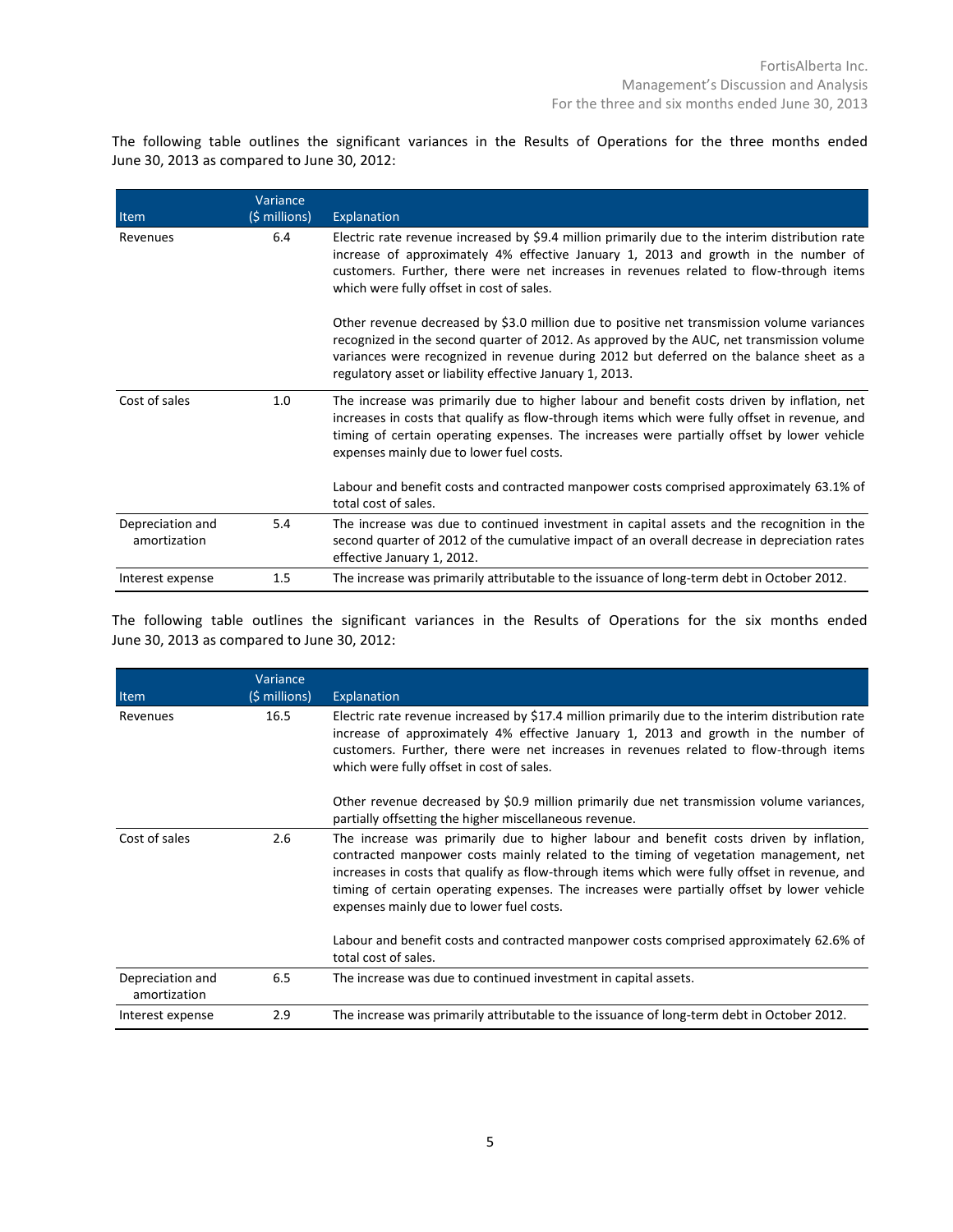# SUMMARY OF QUARTERLY RESULTS

| (\$ thousands)     | Revenues | Net Income |
|--------------------|----------|------------|
| June 30, 2013      | 116,570  | 24,077     |
| March 31, 2013     | 118,263  | 26,768     |
| December 31, 2012  | 114,398  | 23,097     |
| September 30, 2012 | 116,252  | 26,016     |
| June 30, 2012      | 110,129  | 25,547     |
| March 31, 2012     | 108,247  | 21,507     |
| December 31, 2011  | 102,149  | 16,571     |
| September 30, 2011 | 102,660  | 17,931     |

The following table sets forth certain unaudited quarterly information of the Corporation:

Changes in revenues and net income from quarter to quarter are a result of many factors including regulatory decisions, energy deliveries, number of customer sites, ongoing investment in energy infrastructure, and changes in income tax expense due to fluctuations in future income tax expenses and recoveries resulting from changes in deferral account balances, availability of tax recoveries and levels of taxable income. The allowance for funds used during construction ("AFUDC") is recognized in the first and fourth quarters of the year. As approved by the AUC, net transmission volume variances were recognized in revenue during 2012 but deferred on the balance sheet as a regulatory asset or liability effective January 1, 2013. There is no significant seasonality in the Corporation's operations.

## **June 30, 2013/March 31, 2013**

Net income for the quarter ended June 30, 2013 decreased \$2.7 million compared to the quarter ended March 31, 2013. Revenue decreased by \$1.7 million mainly due to the true-up to actual of the 2012 net transmission volume variances recognized in the first quarter. Cost of sales decreased \$1.9 million primarily due to timing of expenses. Other income decreased \$1.7 million and interest expense increased \$1.6 million related to the equity and debt portions of the AFUDC, respectively, which were recorded in the first quarter.

## **March 31, 2013/December 31, 2012**

Net income for the quarter ended March 31, 2013 increased \$3.7 million compared to the quarter ended December 31, 2012. Revenue increased by \$3.9 million primarily due to the interim distribution rate increase of approximately 4%, higher franchise fee revenue and an increase in customers. Cost of sales decreased \$1.6 million primarily due to the timing of general operating costs and use of contracted manpower, partially offset by inflationary increases in labour and benefit costs and higher franchise fees. Depreciation increased \$1.3 million primarily due to an increase in capital assets.

## **December 31, 2012/September 30, 2012**

Net income for the quarter ended December 31, 2012 decreased by \$2.9 million compared to the quarter ended September 30, 2012. Revenue decreased by \$1.9 million primarily due to a decrease in net transmission volume variances of \$1.3 million and a decrease in A1 rider revenue, partially offset by an increase in demand and customers. Cost of sales increased by \$1.9 million primarily due to higher labour and benefit costs and timing of general operating costs. Depreciation increased by \$1.3 million primarily due to an increase in capital assets. The decreases in net income were partially offset by an increase in other income of \$1.7 million and a decrease of \$1.6 million in interest expense related to the equity and debt portions of the AFUDC, respectively. The decrease in interest expense was partially offset by interest on the long-term debt issued in October 2012.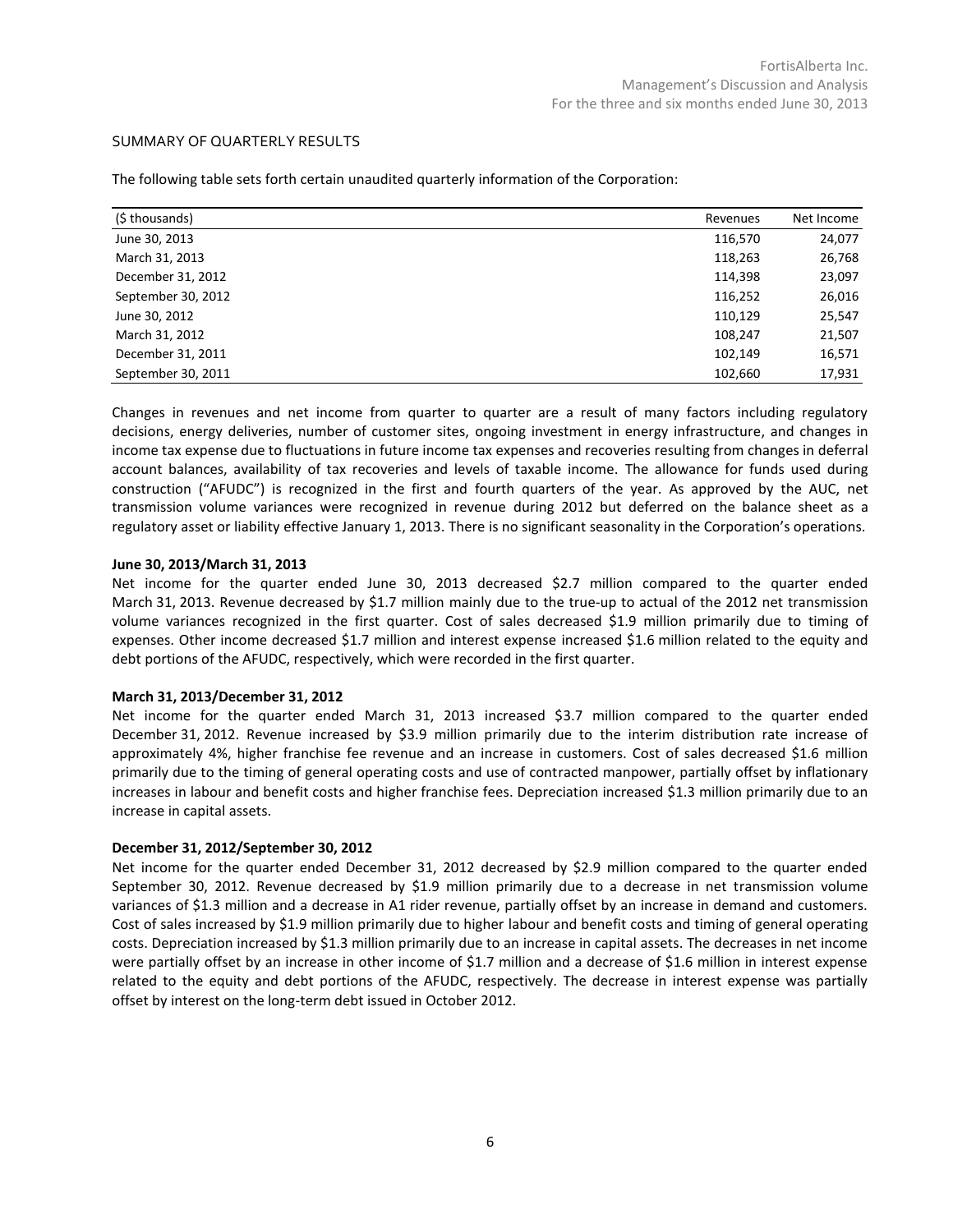## **September 30, 2012/June 30, 2012**

Net income for the quarter ended September 30, 2012 increased by \$0.5 million compared to the quarter ended June 30, 2012. Revenue increased by \$6.1 million primarily due to an increase in demand and customers. Cost of sales increased by \$2.6 million mainly due to an increase in other taxes, general operating expenses and materials. Depreciation increased by \$3.1 million mainly due to the \$3.0 million reduction for the first quarter impact of an AUC approved reduction in depreciation rates being recorded in the second quarter of 2012.

## **June 30, 2012/March 31, 2012**

Net income for the quarter ended June 30, 2012 increased by \$4.0 million compared to the quarter ended March 31, 2012. Revenue increased by \$1.9 million primarily due to an increase in net transmission volume variances of \$3.0 million as a result of the discontinuance of the full deferral of transmission costs, partially offset by reductions in A1 rider revenue and franchise fee revenue which resulted in corresponding reductions in cost of sales. Depreciation decreased by \$5.3 million due to the reduction in overall depreciation rates including the \$3.0 million reduction for the first quarter as the impact of the AUC approved reduction in depreciation rates was recorded in the second quarter of 2012, partially offset by higher depreciation expense related to increased capital assets. The increases in net income were partially offset due to a decrease in other income of \$1.8 million and an increase in interest expense by \$1.5 million related to the equity and debt portions of the AFUDC, respectively, which was recorded in the first quarter.

## **March 31, 2012/December 31, 2011**

Net income for the quarter ended March 31, 2012 increased \$4.9 million compared to the quarter ended December 31, 2011. Revenues increased by \$6.1 million primarily due to an average 5.0% increase in distribution rates effective January 1, 2012 and an increase in customers. Depreciation increased by \$0.7 million due to an increase in capital assets.

## **December 31, 2011/September 30, 2011**

Net income for the quarter ended December 31, 2011 decreased by \$1.4 million compared to the quarter ended September 30, 2011. Revenues decreased by \$0.5 million due primarily to lower demand and recording the impact of the 2011 GCOC Decision in the fourth quarter partially offset by an increase in customers. Cost of sales increased by \$2.8 million primarily due to an increase in labour and general operating costs. The decreases in net income were partially offset by an increase in other income of \$1.7 million and a decrease of \$1.7 million in interest expense as a result of recording AFUDC in the fourth quarter, partially offset by an increase in interest on the long-term debt issued in October 2011.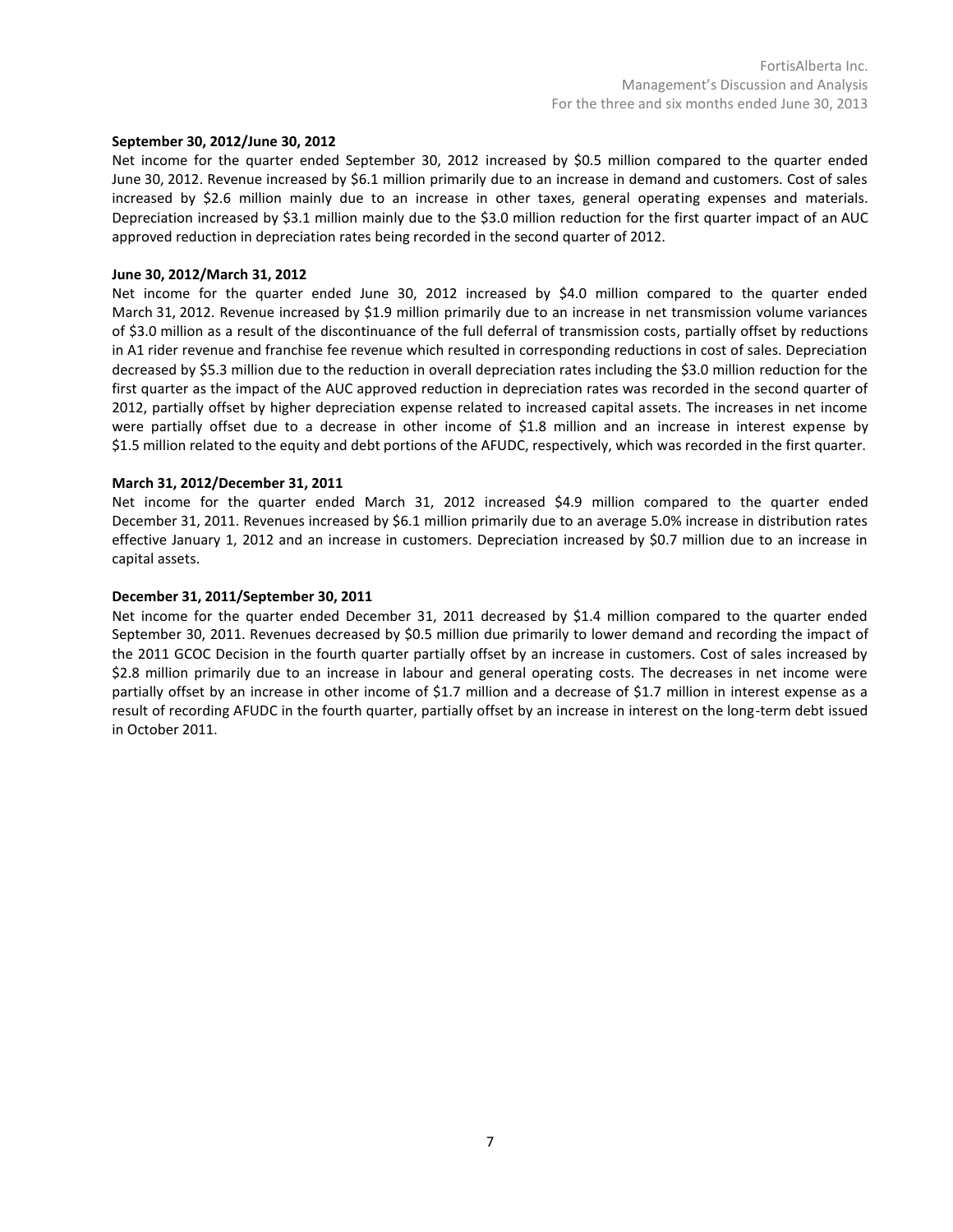# FINANCIAL POSITION

The following table outlines the significant changes in the Balance Sheet as at June 30, 2013 as compared to December 31, 2012:

| Item                                                                                                     | Variance<br>(\$ millions) | Explanation                                                                                                                                                                                                                                                                                                                                                                                                            |
|----------------------------------------------------------------------------------------------------------|---------------------------|------------------------------------------------------------------------------------------------------------------------------------------------------------------------------------------------------------------------------------------------------------------------------------------------------------------------------------------------------------------------------------------------------------------------|
| Assets:                                                                                                  |                           |                                                                                                                                                                                                                                                                                                                                                                                                                        |
| Income tax receivable (current<br>and long-term)                                                         | 6.4                       | The increase was mainly due to the expected refund of 2013 installments which<br>are estimated based on the preceding year's tax expense.                                                                                                                                                                                                                                                                              |
| Regulatory assets (current and<br>long-term)                                                             | 26.6                      | The increase was primarily due to increases in the deferred income tax regulatory<br>deferral and deferred overhead costs. In addition, the Interim Compliance<br>Decision resulted in the recognition of new regulatory assets related to the<br>interim increase in distribution rates as discussed in the "Regulatory Matters"<br>section.                                                                          |
| Property, plant and equipment                                                                            | 139.4                     | The increase was due to continued investment in energy infrastructure, partially<br>offset by depreciation and customer contributions.                                                                                                                                                                                                                                                                                 |
| Liabilities:                                                                                             |                           |                                                                                                                                                                                                                                                                                                                                                                                                                        |
| Accounts payable and other<br>current liabilities                                                        | (64.7)                    | The decrease was primarily due to the timing of payment to the Alberta Electric<br>System Operator ("AESO") for 2012 transmission costs of \$44.8 million and a net<br>decrease of \$23.0 million related to the refund of customer deposits as the<br>associated transmission connected projects were completed during the period.<br>These decreases were partially offset by an increase in general trade payables. |
| Regulatory liabilities (current<br>and long-term)                                                        | 23.0                      | The increase was primarily due to an increase in the 2013 AESO charges deferral,<br>which is expected to be refunded to customers in 2013, and an increase in the<br>provision for future site restoration costs.                                                                                                                                                                                                      |
| Deferred income tax (deferred<br>income tax liabilities net of<br>current deferred income tax<br>assets) | 18.2                      | The increase was primarily due to higher temporary differences relating to capital<br>assets.                                                                                                                                                                                                                                                                                                                          |
| Long-term debt                                                                                           | 94.0                      | The increase was due to higher drawings under the committed credit facility in<br>support of the Corporation's capital expenditure program.                                                                                                                                                                                                                                                                            |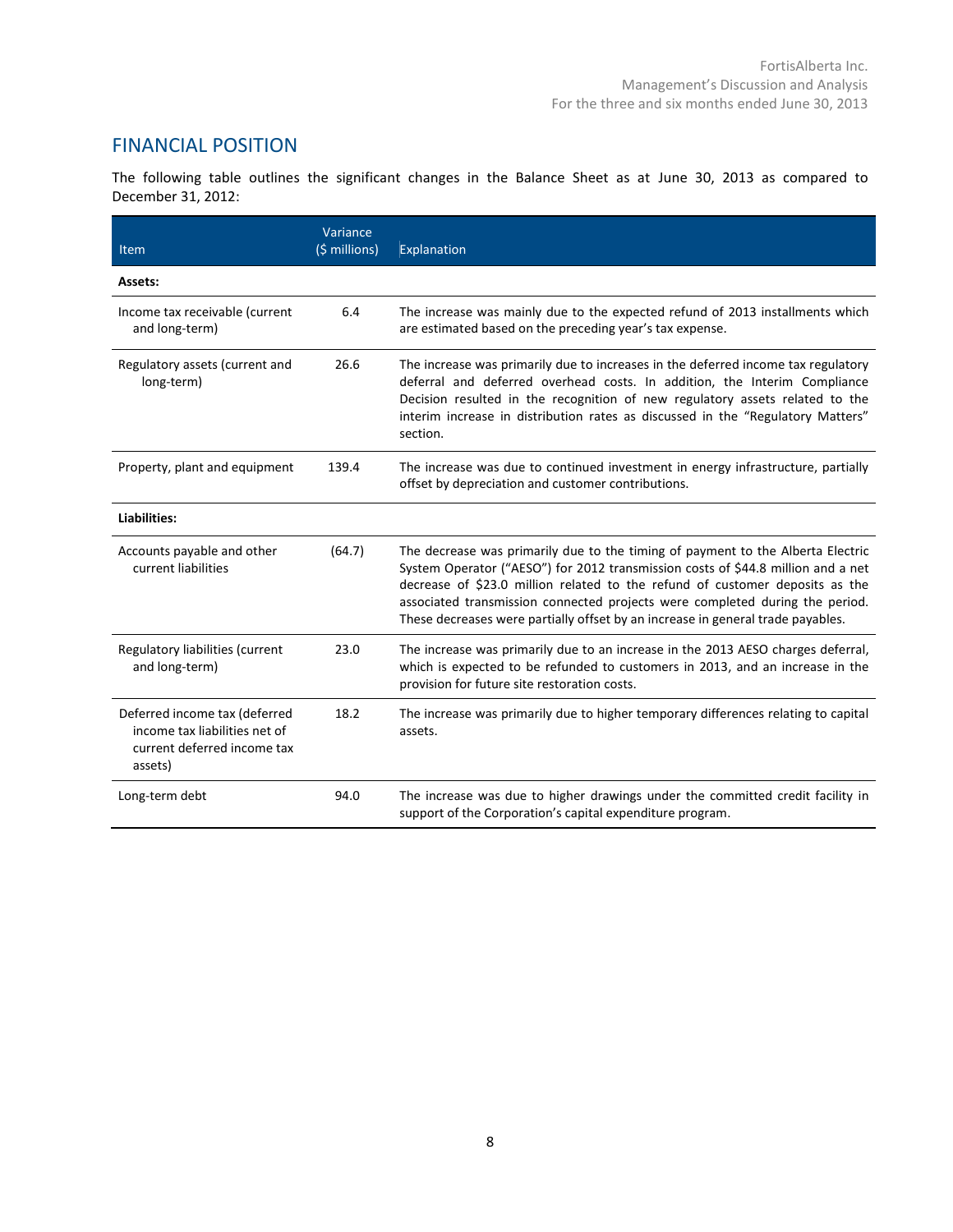# SOURCES AND USES OF LIQUIDITY AND CAPITAL RESOURCES

The Corporation's primary sources of liquidity and capital resources are the following:

- funds generated from operations;
- the issuance and sale of debt instruments;
- bank financing and operating lines of credit; and
- equity contributions from the Corporation's parent.

# STATEMENT OF CASH FLOWS

| Three Months Ended June 30  |            |           |           |            |            | Six Months Ended June 30 |
|-----------------------------|------------|-----------|-----------|------------|------------|--------------------------|
| (\$ thousands)              | 2013       | 2012      | Variance  | 2013       | 2012       | Variance                 |
| Cash, beginning of period   | 917        | 5,485     | (4,568)   | 44,072     |            | 44,072                   |
| Cash from (used in)         |            |           |           |            |            |                          |
| Operating activities        | 57,848     | 75.824    | (17, 976) | 68,577     | 197,137    | (128, 560)               |
| Investing activities        | (118, 844) | (110,442) | (8,402)   | (208, 209) | (180, 465) | (27, 744)                |
| <b>Financing activities</b> | 88,455     | 29,133    | 59,322    | 123,936    | (16, 672)  | 140,608                  |
| Cash, end of period         | 28,376     |           | 28,376    | 28,376     |            | 28,376                   |

# **Operating Activities**

For the three months ended June 30, 2013, net cash provided from operating activities was \$18.0 million lower than for the same period in 2012. The decrease was primarily due to timing of collection of accounts receivable balances and higher cash expenses paid related to an increase in cost of sales. Also contributing to the decrease was lower cash flow associated with customer deposits related to transmission connected projects and higher income tax installments.

For the six months ended June 30, 2013, net cash provided from operating activities was \$128.6 million lower than for the same period in 2012. The decrease was primarily attributable to cash flow associated with customer deposits related to transmission connected projects. During the six months ended June 30, 2013, \$23.0 million of deposits were refunded to customers compared to the receipt of \$45.2 million of deposits from customers during the six months ended June 30, 2012. Also contributing to the reduction in cash provided from operations was the timing of payments to the AESO for transmission costs, higher income tax installments, timing of collection of accounts receivable balances and higher cash expenses paid related to an increase in cost of sales.

The Corporation expects to be able to pay all operating costs and interest expense out of operating cash flows, with some residual available for dividend payments to the parent company and/or capital expenditures.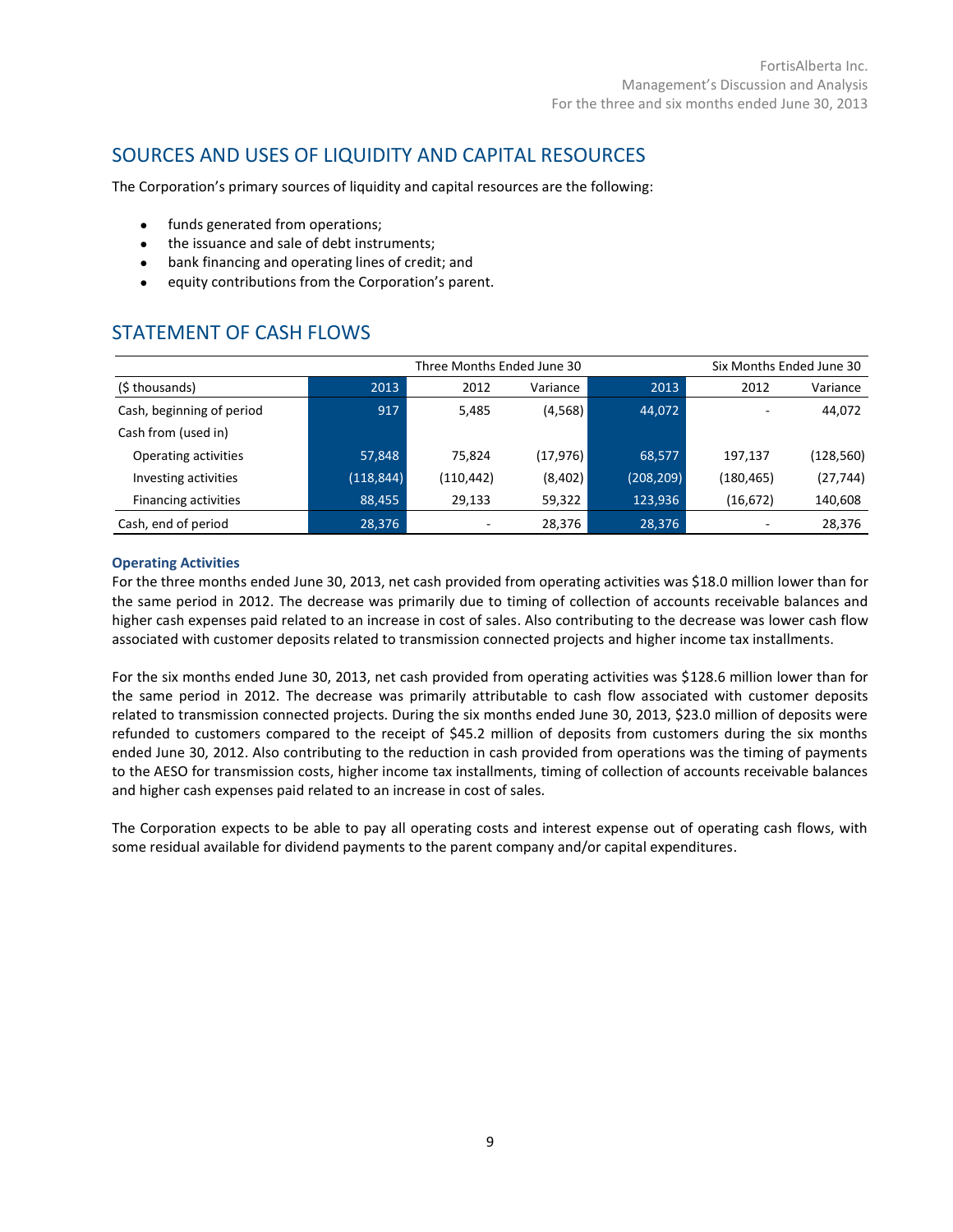| <b>INVESTING ACTIVITIES</b>                          |           |          |          |           |           |                          |
|------------------------------------------------------|-----------|----------|----------|-----------|-----------|--------------------------|
| Three Months Ended June 30                           |           |          |          |           |           | Six Months Ended June 30 |
| (\$ thousands)                                       | 2013      | 2012     | Variance | 2013      | 2012      | Variance                 |
| Capital expenditures:                                |           |          |          |           |           |                          |
| Customer growth $(1)$                                | 43,667    | 46,973   | (3,306)  | 92,744    | 89,565    | 3,179                    |
| Externally driven and other $(2)$                    | 15,702    | 10,863   | 4,839    | 25,217    | 19,255    | 5,962                    |
| Sustainment <sup>(3)</sup>                           | 23,782    | 29,643   | (5,861)  | 36,338    | 54,381    | (18, 043)                |
| AESO contributions <sup>(4)</sup>                    | 47,830    | 37,391   | 10,439   | 66,292    | 36,566    | 29,726                   |
| Gross capital expenditures                           | 130,981   | 124,870  | 6,111    | 220,591   | 199,767   | 20,824                   |
| Less: customer contributions                         | (11, 738) | (9, 499) | (2, 239) | (24, 775) | (18, 503) | (6, 272)                 |
| Net capital expenditures                             | 119,243   | 115,371  | 3,872    | 195,816   | 181,264   | 14,552                   |
| Adjustment to net capital<br>expenditures for:       |           |          |          |           |           |                          |
| Non-cash working capital<br>Costs of removal, net of | (865)     | (8, 174) | 7,309    | 10,431    | (5, 181)  | 15,612                   |
| salvage proceeds<br>Capitalized depreciation,        | 2,271     | 4,894    | (2,623)  | 6,491     | 9,077     | (2,586)                  |
| AFUDC and other                                      | (1,805)   | (1,649)  | (156)    | (4,529)   | (4,695)   | 166                      |
| Cash used in investing activities                    | 118,844   | 110,442  | 8,402    | 208,209   | 180,465   | 27,744                   |

# **Investing Activities**

*Notes:*

*(1) Includes new customer connections*

*(2) Includes upgrades associated with substations, line moves, new connections for independent power producers and the distribution control centre*

*(3) Includes planned maintenance, capacity increases, facilities, vehicles and information technology*

*(4) Reflects the Corporation's required contributions towards transmission projects as determined by the AUC approved investment levels and paid when transmission projects are approved*

For the three months ended June 30, 2013, the Corporation invested \$131.0 million in property, plant and equipment and intangible assets, compared to \$124.9 million for the same period in 2012. Capital expenditures related to customer growth decreased \$3.3 million primarily due to delayed projects as weather conditions were less favourable during the second quarter of 2013. Externally driven and other capital increased \$4.8 million primarily due to higher expenditures for upgrades associated with substations and the continued construction of the distribution control centre, partially offset by fewer line moves during the quarter. Sustainment capital was \$5.9 million lower due to the timing of capital expenditures related to capacity and system improvements and planned system maintenance. AESO contributions were \$10.4 million higher as a result of the approval of a number of large transmission projects during 2013 compared to 2012.

For the six months ended June 30, 2013, the Corporation invested \$220.6 million in property, plant and equipment and intangible assets, compared to \$199.8 million for the same period in 2012. Capital expenditures related to customer growth increased \$3.2 million primarily due to a large commercial project in northern Alberta, partially offset by delayed projects as weather conditions were less favourable during the second quarter of 2013. Externally driven and other capital increased \$6.0 million primarily due to higher expenditures for upgrades associated with substations and the continued construction of the distribution control centre, partially offset by fewer line moves. Sustainment capital was \$18.0 million lower due to the timing of capital expenditures related to capacity and system improvements and planned system maintenance. AESO contributions were \$29.7 million higher as a result of the approval of a number of large transmission projects during 2013 compared to 2012.

It is expected that ongoing capital expenditures will be financed from funds generated by operating activities, drawings on the committed credit facility, proceeds from issuance of debt, and equity contributions from Fortis via Fortis Alberta Holdings Inc., the Corporation's parent and an indirectly wholly owned subsidiary of Fortis.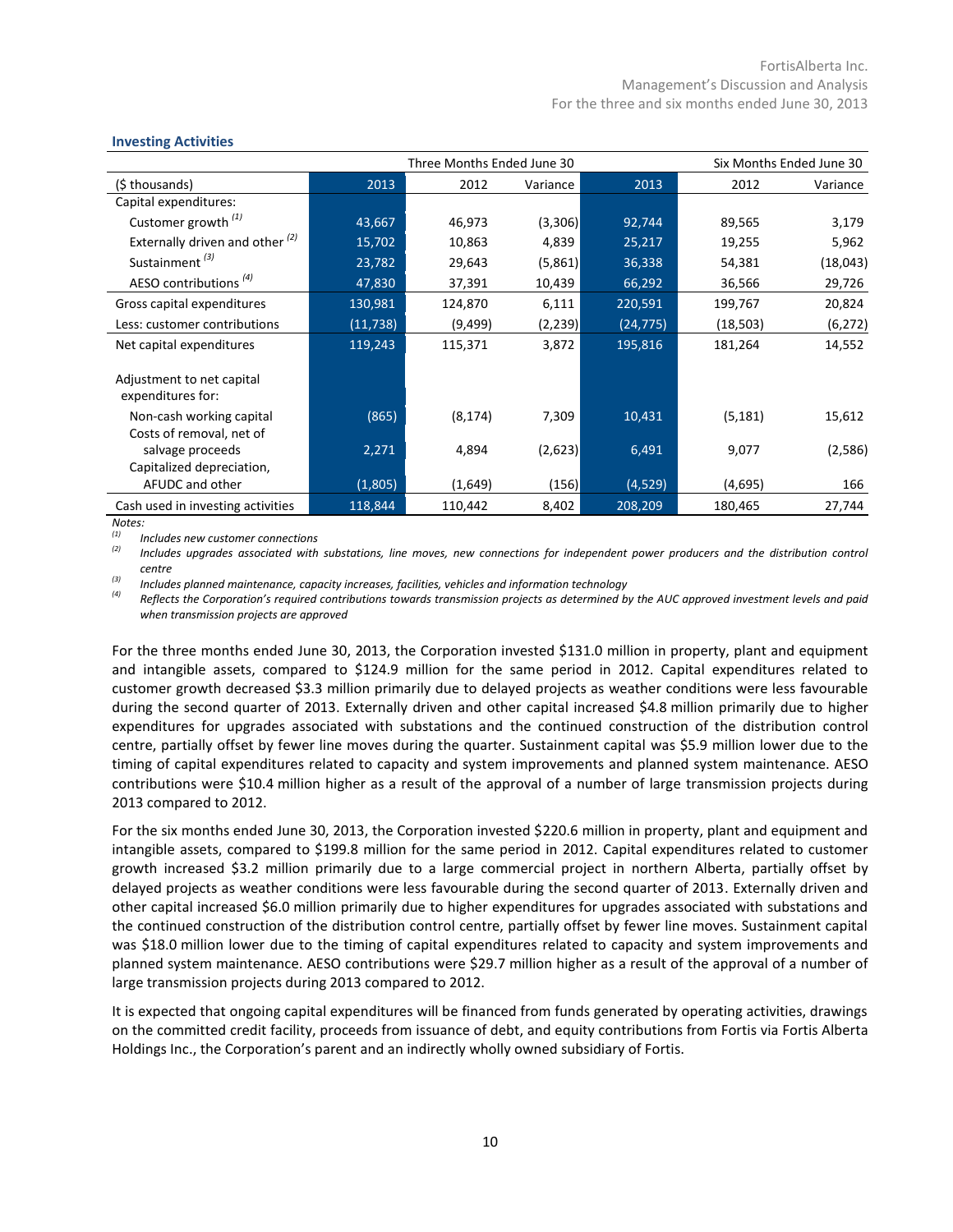# **Capital Expenditures Forecast**

The Corporation has forecast gross capital expenditures for 2013 of approximately \$444.9 million, up \$13.3 million from the \$431.6 million disclosed in the MD&A for the year ended December 31, 2012. The increase was due to higher customer capital mainly in the oil and gas sector and higher AESO contributions.

The 2013 capital expenditures are based on detailed forecasts, which include numerous assumptions such as customer demand, weather, cost of labour and material and other factors that could cause actual results to differ from forecast.

# **Financing Activities**

For the three months ended June 30, 2013, cash from financing activities increased \$59.3 million compared to the same period in 2012. This increase was primarily due to an equity injection of \$55.0 million received from Fortis and an \$8.0 million increase in net borrowings under the committed credit facility.

For the six months ended June 30, 2013, cash from financing activities increased \$140.6 million compared to the same period in 2012. This increase was primarily due to an \$85.0 million increase in net borrowings under the committed credit facility and an equity injection of \$55.0 million received from Fortis.

The Corporation anticipates it will be able to meet interest payments on outstanding indebtedness from internally generated funds, but expects to rely upon the proceeds of new indebtedness to meet the principal obligations when due.

# **COMMITMENTS**

The Corporation's commitments have not changed materially from those disclosed in the MD&A for the year ended December 31, 2012, except as discussed below.

During the second quarter of 2013, the Corporation filed an actuarial valuation of the defined benefit component of the pension plan for funding purposes as at December 31, 2012. The actuarial valuation resulted in a decrease in the minimum pension contributions to approximately \$1.6 million for 2013, compared to \$2.3 million as disclosed in the MD&A for the year ended December 31, 2012. The actuarial valuation also set the minimum pension contributions for 2014 and 2015 at approximately \$1.6 million per year.

# CAPITAL MANAGEMENT

The Corporation's objective when managing capital is to ensure ongoing access to capital to allow it to build and maintain the electricity distribution facilities within the Corporation's service territory. To ensure this access to capital, the Corporation targets a capital structure that includes approximately 59% debt and 41% equity, which is consistent with the 2011 GCOC Decision. This targeted capital structure excludes the effects of goodwill and other items that do not impact the deemed regulatory capital structure. This ratio is maintained by the Corporation through the issuance of bonds or other debt and/or equity contributions by Fortis via Fortis Alberta Holdings Inc.

## **Summary of Capital Structure**

| As at:                        |             | June 30, 2013 | December 31, 2012 |       |
|-------------------------------|-------------|---------------|-------------------|-------|
|                               | \$ millions | $\frac{9}{6}$ | \$ millions       | %     |
| Short-term and long-term debt | 1,403.2     | 57.0          | 1,309.2           | 57.3  |
| Shareholder's equity          | 1.056.6     | 43.0          | 975.6             | 42.7  |
|                               | 2,459.8     | 100.0         | 2,284.8           | 100.0 |

The Corporation has externally imposed capital requirements by virtue of its Trust Indenture and committed credit facility that limit the amount of debt that can be incurred relative to equity. As at June 30, 2013, the Corporation was in compliance with these externally imposed capital requirements.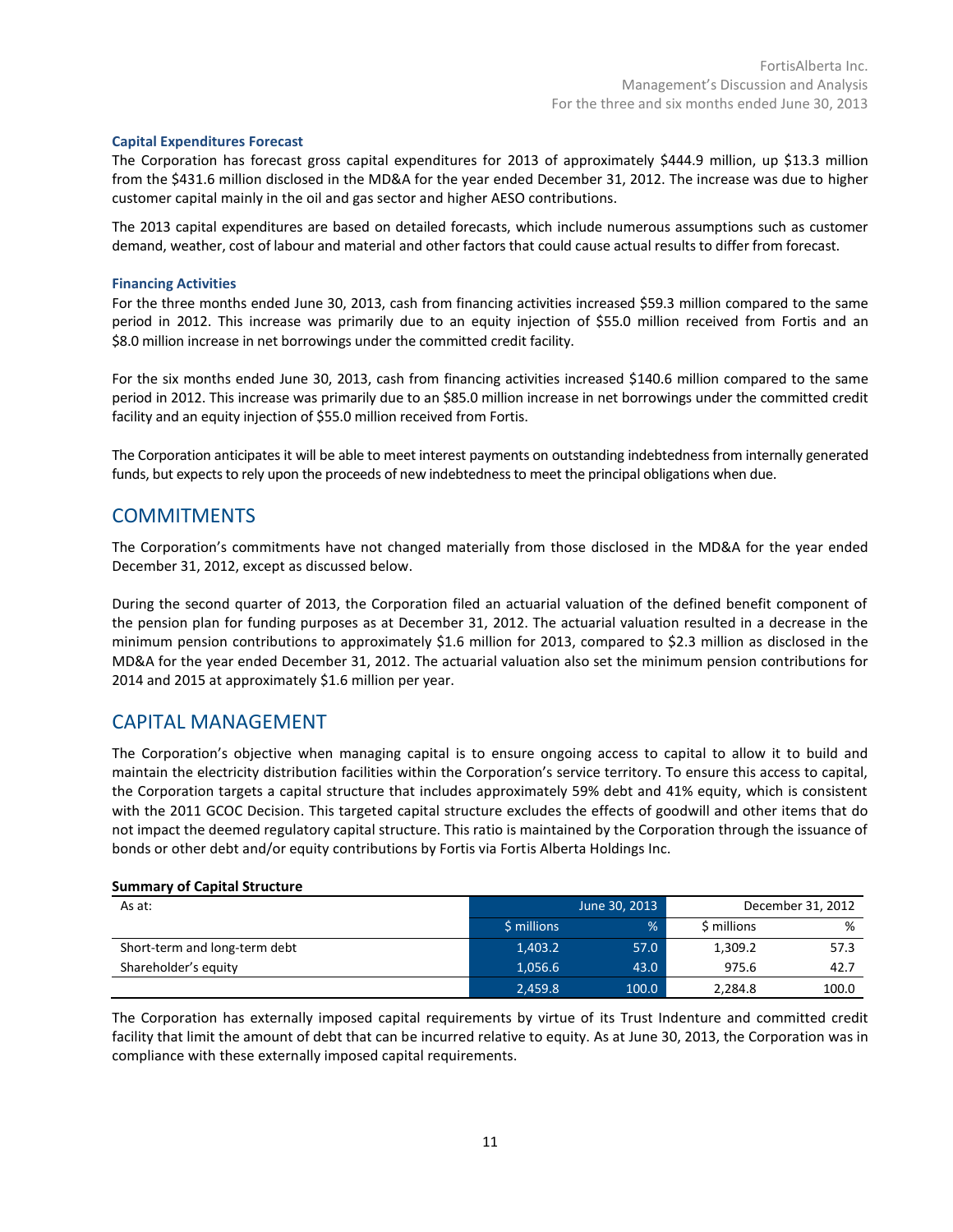As at June 30, 2013, the Corporation has an unsecured committed credit facility with an available amount of \$250.0 million maturing in August 2016. Drawings under the committed credit facility are available by way of prime loans, bankers' acceptances and letters of credit. Prime loans bear an interest rate of prime and bankers' acceptances are issued at the applicable bankers' acceptance discount rate plus a stamping fee of 1.0%. The average interest rate for the six months ended June 30, 2013 on the committed credit facility was 2.3% (six months ended June 30, 2012 – 2.3%). As at June 30, 2013, there were \$94 million in drawings under the committed credit facility (December 31, 2012 – nil) and \$0.4 million drawn in letters of credit (December 31, 2012 – \$0.4 million).

In July 2013, the Corporation renegotiated and amended its syndicated credit facility, extending the maturity date of the facility to August 2018 from August 2016. The amended agreement contains substantially similar terms and conditions as the previous agreement.

# OUTSTANDING SHARES

Authorized – unlimited number of:

- Common shares;
- Class A common shares; and
- First preferred non-voting shares, redeemable, cumulative dividend at 10% of the redemption price. Subject to applicable law, the Corporation shall have the right to redeem, at any time, all or any part of the then outstanding first preferred shares for \$348.9 million together with any accrued and unpaid dividends up to the redemption date.

Issued – 63 Class A common shares, with no par value.

# RELATED PARTY TRANSACTIONS

In the normal course of business, the Corporation transacts with Fortis and other subsidiaries of Fortis. Amounts due to or from related parties were measured at the exchange amount and were as follows:

| As at:                                         | <b>June 30,</b> | December 31, |
|------------------------------------------------|-----------------|--------------|
| (\$ thousands)                                 | 2013            | 2012         |
| <b>Accounts receivable</b>                     |                 |              |
| Housing loan <sup>(1)</sup>                    | 600             | 670          |
| Housing equity advance                         |                 | 435          |
| Other loans <sup>(2)</sup>                     | 49              | 18           |
| Related parties                                | $\overline{3}$  | 19           |
|                                                | 652             | 1,142        |
| Accounts payable and other current liabilities |                 |              |
| Related parties                                |                 |              |

*Notes:*

This loan is to an officer of the Corporation and is interest-free for a period of nine years from the loan grant date after which interest will accrue *at the rate of prime plus 0.5%. The loan must be repaid within ten years of the grant date and is secured by a mortgage on the residence purchased by the officer.*

*(2) These loans are to employees of the Corporation and include stock option loans, employee share purchase plan loans and employee personal computer purchase program loans.*

The Corporation bills related parties on terms and conditions consistent with billings to third parties. These require amounts to be paid on a net 30 day basis with interest on overdue amounts charged at a rate of 1.5% per month (19.56% per annum). Terms and conditions on amounts billed to the Corporation by related parties are net 30 days with interest being charged on any overdue amounts.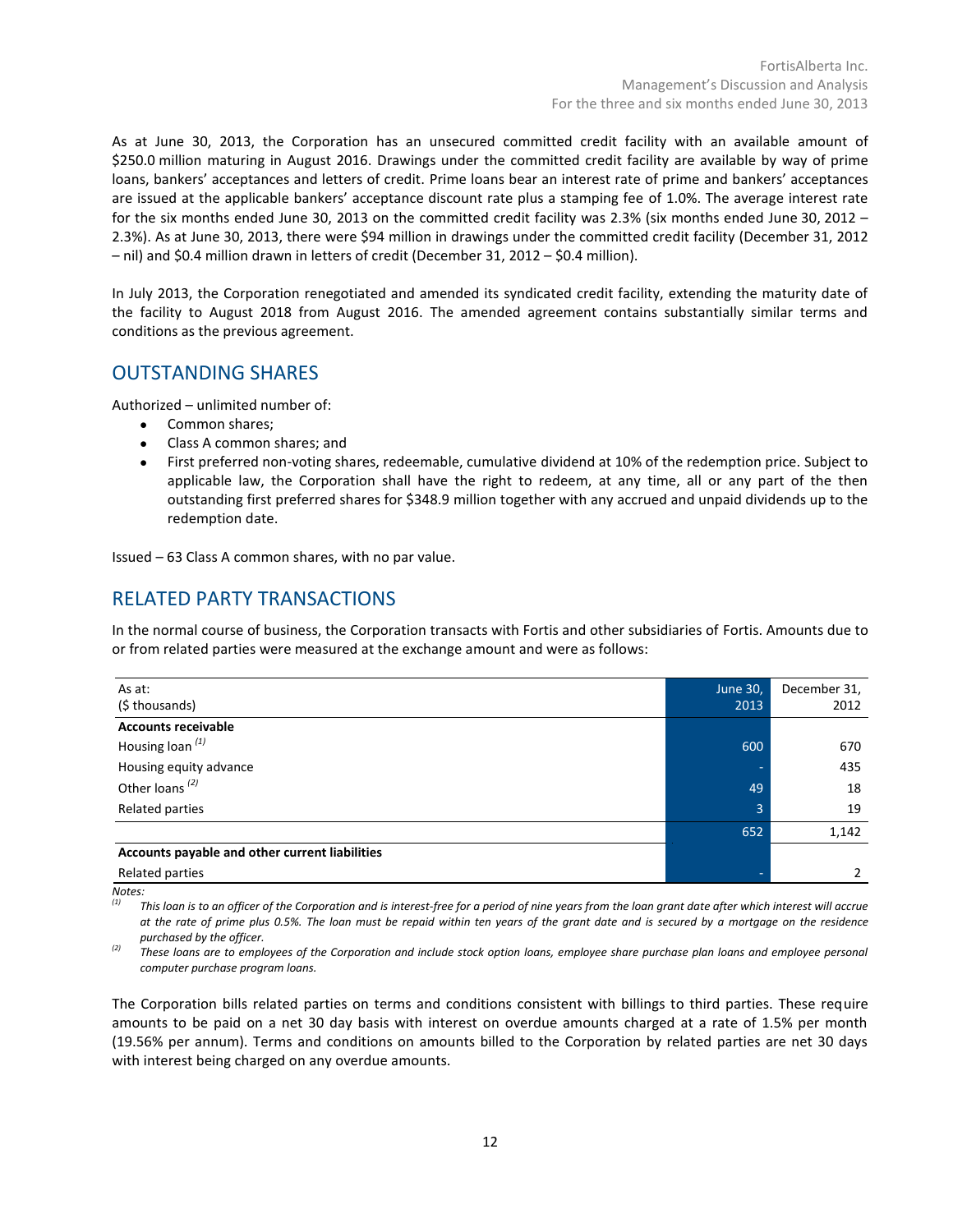Related party transactions included in other revenue and cost of sales were measured at the exchange amount and were as follows:

|                                          | Three Months Ended June 30 |      | Six Months Ended June 30 |       |
|------------------------------------------|----------------------------|------|--------------------------|-------|
| (\$ thousands)                           | 2013                       | 2012 | 2013                     | 2012  |
| Included in other revenue $11$           | $22^1$                     | 52   | 60                       | 91    |
| Included in cost of sales <sup>(2)</sup> | 1,066                      | 791  | 1.942                    | 1,590 |

*Notes:*

*(1) Includes services provided to subsidiaries of Fortis related to metering, information technology, material sales and intercompany employee services.*

*(2) Includes charges from Fortis relating to corporate governance expenses, stock-based compensation costs, consulting services and travel and accommodation expenses.*

All services provided to or received from related parties were billed on a cost-recovery basis.

# FINANCIAL INSTRUMENTS

## **Designation and Valuation of Financial Instruments**

Fair value is the price that would be received to sell an asset or paid to transfer a liability in an orderly transaction between market participants at the measurement date. A fair value measurement is required to reflect the assumptions that market participants would use in pricing a financial asset or financial liability based on the best available information. These assumptions include the risks inherent in a particular valuation technique, such as a pricing model, and the risks inherent in the inputs to the model. A fair value hierarchy exists which prioritizes the inputs used to measure fair value.

The three levels of the fair value hierarchy are defined as follows:

- Level 1: Fair value determined using unadjusted quoted prices in active markets;
- Level 2: Fair value determined using pricing inputs that are observable; and
- Level 3: Fair value determined using unobservable inputs only when relevant observable inputs are not available.

The fair values of the Corporation's financial instruments reflect a point-in-time estimate based on current and relevant market information about the instruments as at the balance sheet dates. The estimates cannot be determined with precision as they involve uncertainties and matters of judgment; therefore, may not be relevant in predicting the Corporation's future earnings or cash flows.

The following table represents the fair value measurements of the Corporation's financial instruments.

| Long-term debt as at:     | June 30,  | December 31, |
|---------------------------|-----------|--------------|
| (\$ thousands)            | 2013      | 2012         |
| Fair value <sup>(1)</sup> | 1,591,672 | 1,609,235    |
| Carrying value            | 1,403,158 | 1,309,151    |

*Note:*

*(1) The fair value of the long-term debt was estimated using level 2 inputs based on the indicative prices for the same or similarly rated issues for debt of the same remaining maturities.* 

The carrying value of financial instruments included in current assets, long-term accounts receivable and current liabilities on the balance sheet approximate their fair value, which reflects the short-term maturity, normal trade credit terms and/or nature of these financial instruments.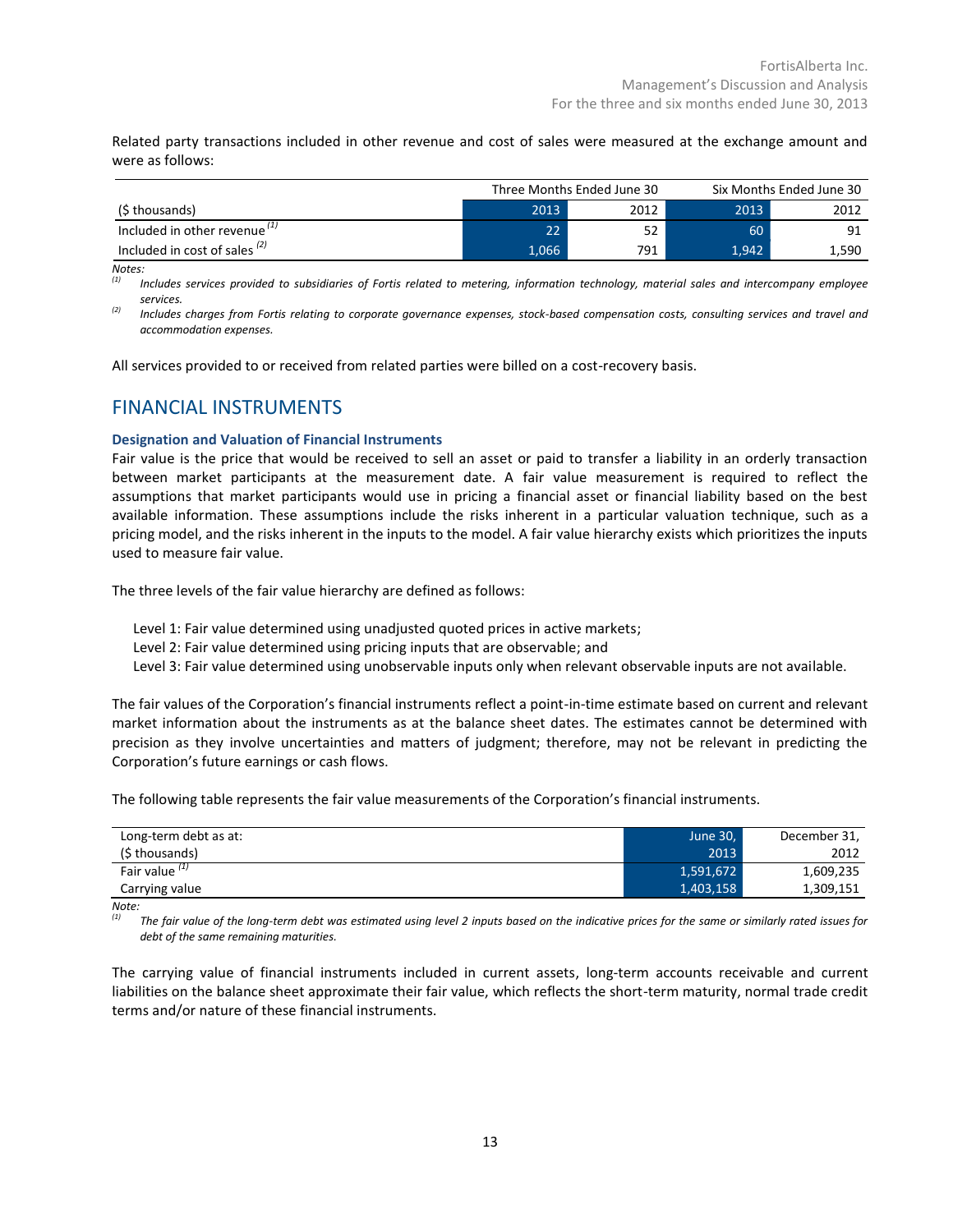## **Derivatives**

The Corporation currently does not have any stand-alone derivative instruments as defined under the Financial Accounting Standards Board ("FASB") Accounting Standards Codification ("ASC") 815, *Derivatives and Hedging*.

The Corporation conducted a review of contractual agreements for embedded derivatives. Under ASC 815, a derivative must meet three specific criteria to be accounted for under this standards codification. For contracts entered into by the Corporation, all potential embedded derivatives reviewed by the Corporation were closely related with the economic characteristics and risks of the underlying contract, had no notional amount that could be used to measure the instrument, or had no value.

## **Risk Management**

Exposure to counterparty credit risk, interest rate risk and liquidity risk arises in the normal course of the Corporation's business. The Corporation currently does not enter into derivative financial instruments to reduce exposure to any of the risks impacting operations. The Corporation enters into financial instruments to finance operations in the normal course of business.

## *Counterparty Credit Risk*

Counterparty credit risk is the financial risk associated with the non-performance of contractual obligations by counterparties. The Corporation extends credit to select counterparties in the normal course of business.

The Corporation monitors its credit exposure in accordance with the Terms and Conditions of Distribution Access Service as approved by the AUC. The following table provides information on the counterparties that the Corporation extends credit to with respect to its distribution tariff billings as at June 30, 2013.

| <b>Credit Rating</b>    | Number of<br>Counterparties | Gross Exposure<br>(\$ thousands) | Net Exposure<br>(\$ thousands) |
|-------------------------|-----------------------------|----------------------------------|--------------------------------|
| AAA to AA (low)         |                             | 1,251                            |                                |
| A (high) to A (low)     | 8                           | 37,872                           |                                |
| BBB (high) to BBB (low) | 8                           | 8,010                            |                                |
| Not rated               | 29                          | 57.795                           | 483                            |
| Total                   | 46                          | 104,928                          | 483                            |

Gross exposure represents the projected value of retailer billings over a 37-day period. The Corporation is required to minimize its gross exposure to retailer billings by obtaining an acceptable form of prudential, which includes a cash deposit, bond, letter of credit, an investment grade credit rating from a major rating agency, or a financial guarantee from an entity with an investment grade credit rating.

Retailers with investment grade credit ratings have the exposure shown as nil since the credit rating serves to reduce the amount of prudential. For retailers that do not have an investment grade credit rating, the exposure is calculated as the projected value of billings over a 37-day period less the prudential held by the Corporation. The Corporation assesses non-retailer billings on an individual basis for collectability and these billings are not subject to obtaining prudential.

Factors such as volatility in the global capital markets and a slowdown in the Alberta economy could cause a reduction in the credit quality of some of the Corporation's customers. In the event that the prudential obtained by the Corporation is not sufficient to cover a loss due to non-payment from the Corporation's counterparties, the Corporation would review all other options available to collect the non-payment; however, these options would not ensure that a loss could be avoided.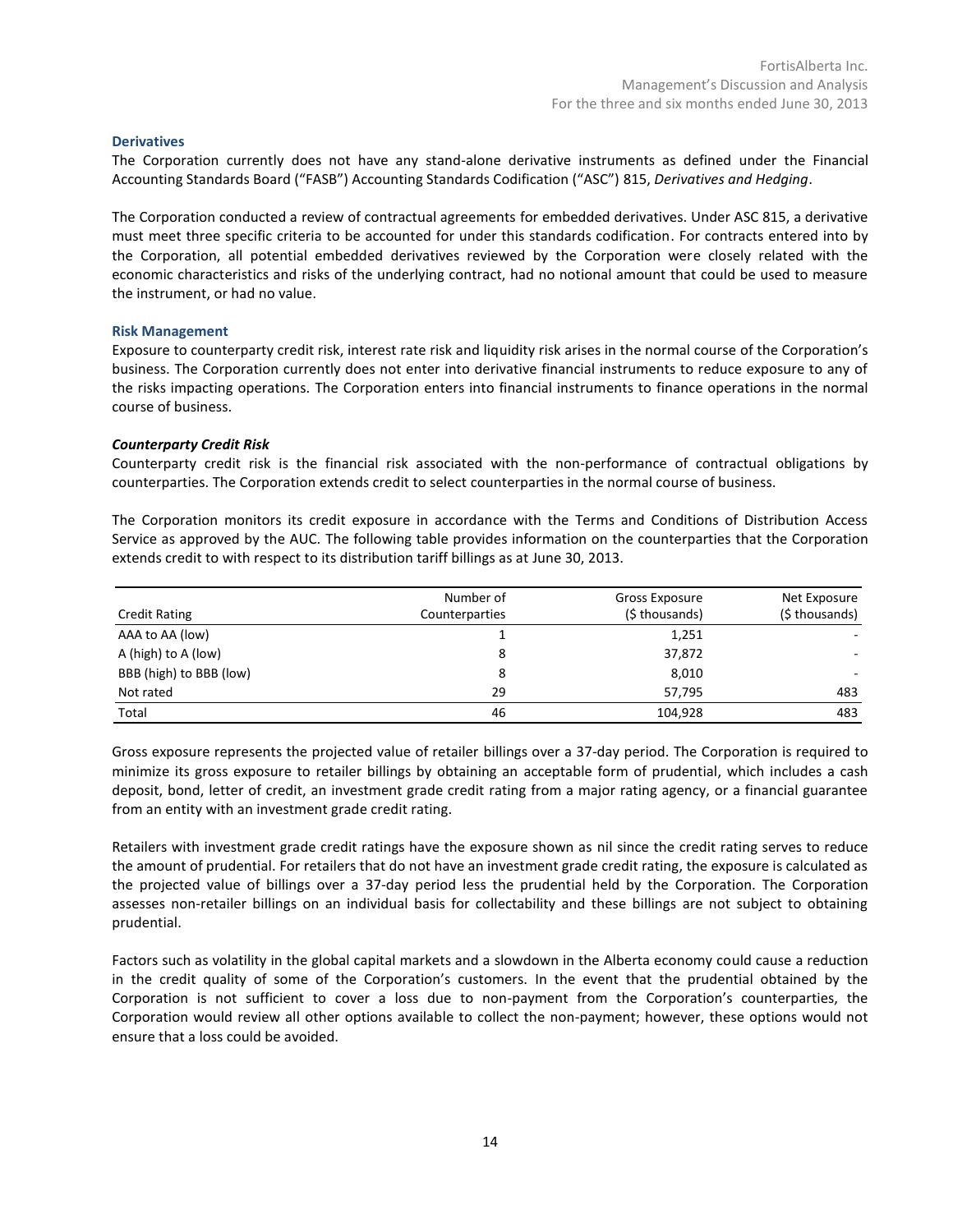The accounts receivable of the Corporation are not impaired and the aging analysis of accounts receivable, excluding goods and services tax receivable, was as follows:

| As at:                    | June 30, | December 31, |
|---------------------------|----------|--------------|
| (\$ thousands)            | 2013     | 2012         |
| Not past due              | 110,697  | 110,647      |
| Past due 0-60 days        | 5,385    | 3,911        |
| Past due 61 days and over | 846      | 2,735        |
| Total                     | 116,928  | 117,293      |

# *Interest Rate Risk*

Interest rate risk is the financial risk that the fair value or future cash flows of a financial instrument will fluctuate because of changes in market interest rates. The Corporation's debentures bear fixed interest rates of which the Corporation recovers in current distribution rates, thereby minimizing cash flow variability due to interest rate exposures. If the Corporation issues new fixed rate debentures within the five-year PBR term it would be exposed to cash flow variability to the extent that the inflation and productivity factor of the PBR formula may not fully provide for the interest payments. The fair value of the Corporation's current fixed rate debentures fluctuates as market interest rates change; however, the Corporation plans to hold these debentures until maturity thereby mitigating the risk of these fluctuations. The drawings under the Corporation's committed credit facility are at current market short-term interest rates, exposing the Corporation to some cash flow risk, but minimal fluctuations in fair value.

The Corporation's committed credit facility has interest rate and fee components that are sensitive to the Corporation's credit ratings. The Corporation is rated by Dominion Bond Rating Service Limited ("DBRS") and Standard and Poor's ("S&P") and a change in rating by either of these rating agencies could potentially increase or decrease the interest expense of the Corporation. As at June 30, 2013, the Corporation was rated by DBRS at A (low) and by S&P at A- .

During the first quarter of 2013 the Corporation discontinued its engagement with Moody's Investors Service.

## *Liquidity Risk*

Liquidity risk is the financial risk that the Corporation will encounter challenges in meeting obligations associated with financial liabilities. The Corporation anticipates it will be able to meet interest payments on outstanding indebtedness from internally generated funds but expects to rely upon the proceeds of new indebtedness to meet the principal obligations when due.

Factors such as volatility experienced in the global capital markets may increase the cost of issuing long-term debt and impact the Corporation's future funding obligations and/or pension expense associated with its defined benefit pension plan. There are a number of risks associated with the Corporation's defined benefit pension plan including: (i) that the Corporation's defined benefit pension plan will not earn the assumed rate of return; (ii) that market driven changes may result in changes in the discount rates and other variables, which would result in the Corporation being required to make contributions in the future that differ from the estimates; and (iii) that there is measurement uncertainty in the actuarial valuation process. These risks are expected to be mitigated as the Corporation makes application in rates to collect from customers the actual cash payments required to be made into the Corporation's defined benefit and defined contribution pension plans. Therefore, an increase or decrease in the Corporation's future funding obligations and/or pension expense is expected to be collected or refunded in future customer rates, subject to forecast risk. The defined benefit pension plan assets are invested in a 100% long-term bond fund, which reduces the forecast risk on future defined benefit funding obligations.